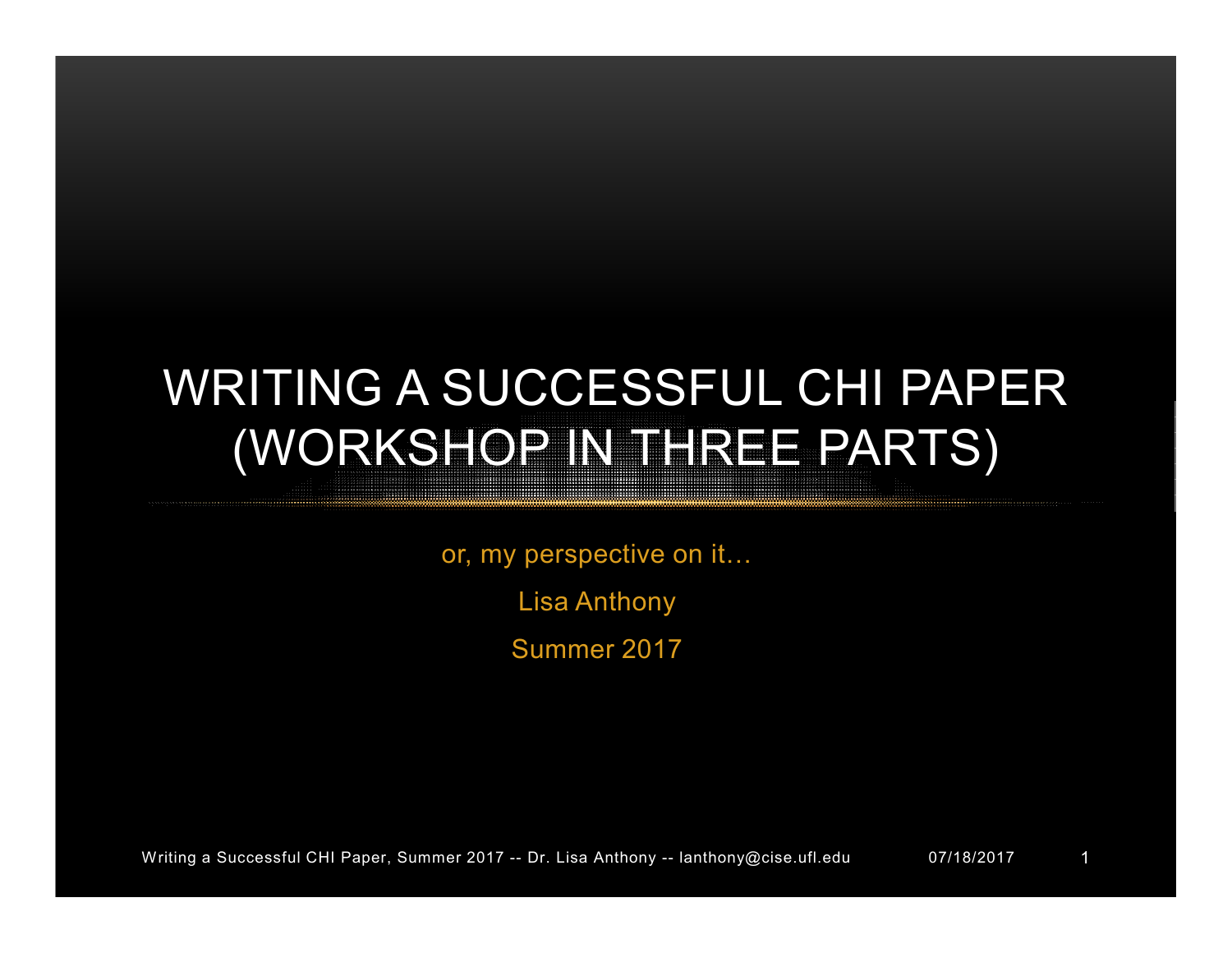## OUTLINE

- Part 1: **Workshop: Topic + Contribution**
	- About CHI
	- What makes CHI different
- Part 2: **Workshop: Paper Abstract**
	- Anatomy of a CHI paper
- Part 3: **Workshop: Paper Outline**
	- Lisa's Tips & Tricks
	- CHI Notes vs CHI Papers
	- Additional Resources (slides available)
		- CHI submission quirks
		- Other CHI venues to consider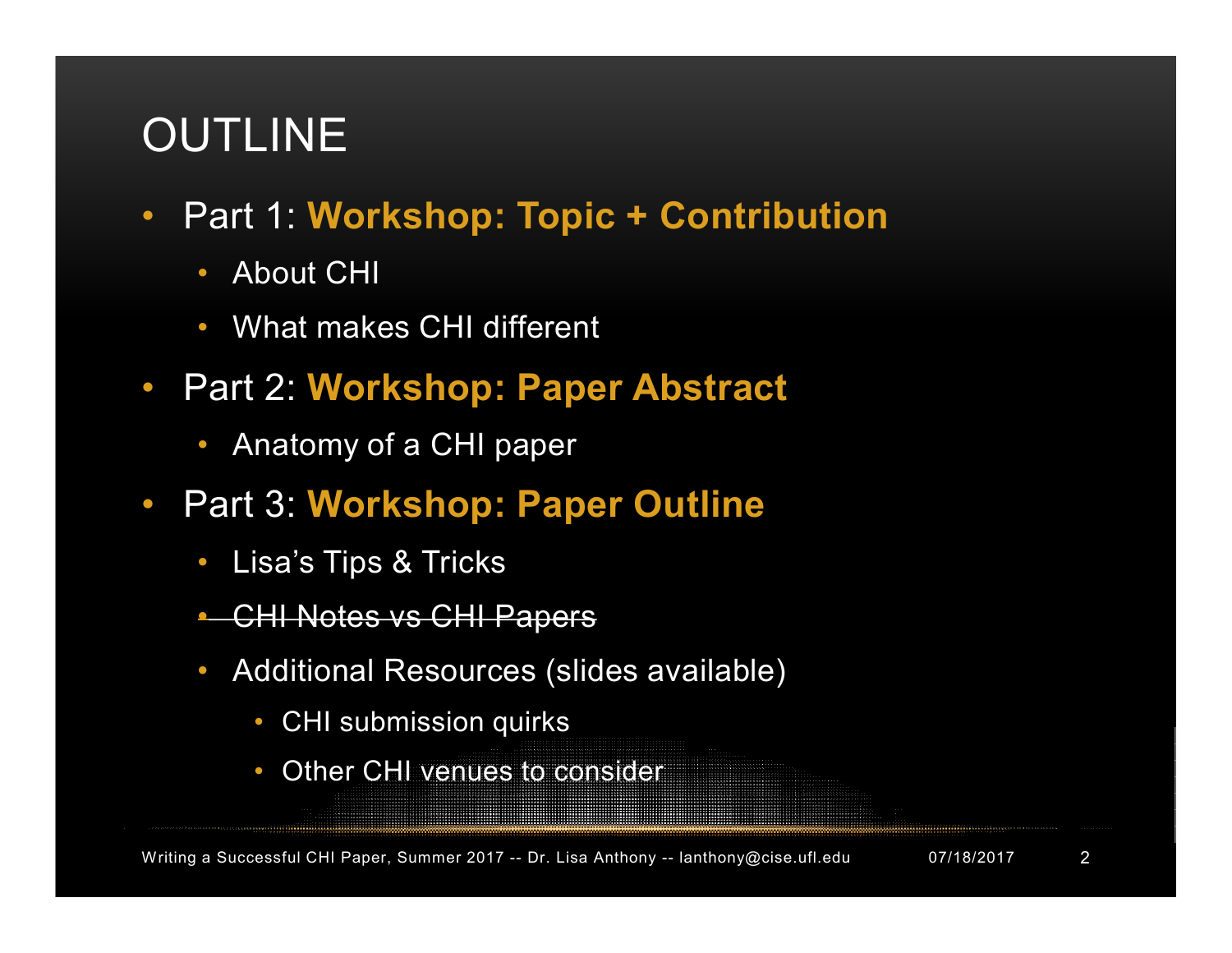## OUTLINE

- Part 1: **Workshop: Topic + Contribution**
	- **About CHI**
	- What makes CHI different
- Part 2: **Workshop: Paper Abstract**
	- Anatomy of a CHI paper
- Part 3: **Workshop: Paper Outline**
	- Lisa's Tips & Tricks
	- CHI Notes vs CHI Papers
	- Additional Resources (slides available)
		- CHI submission quirks
		- Other CHI venues to consider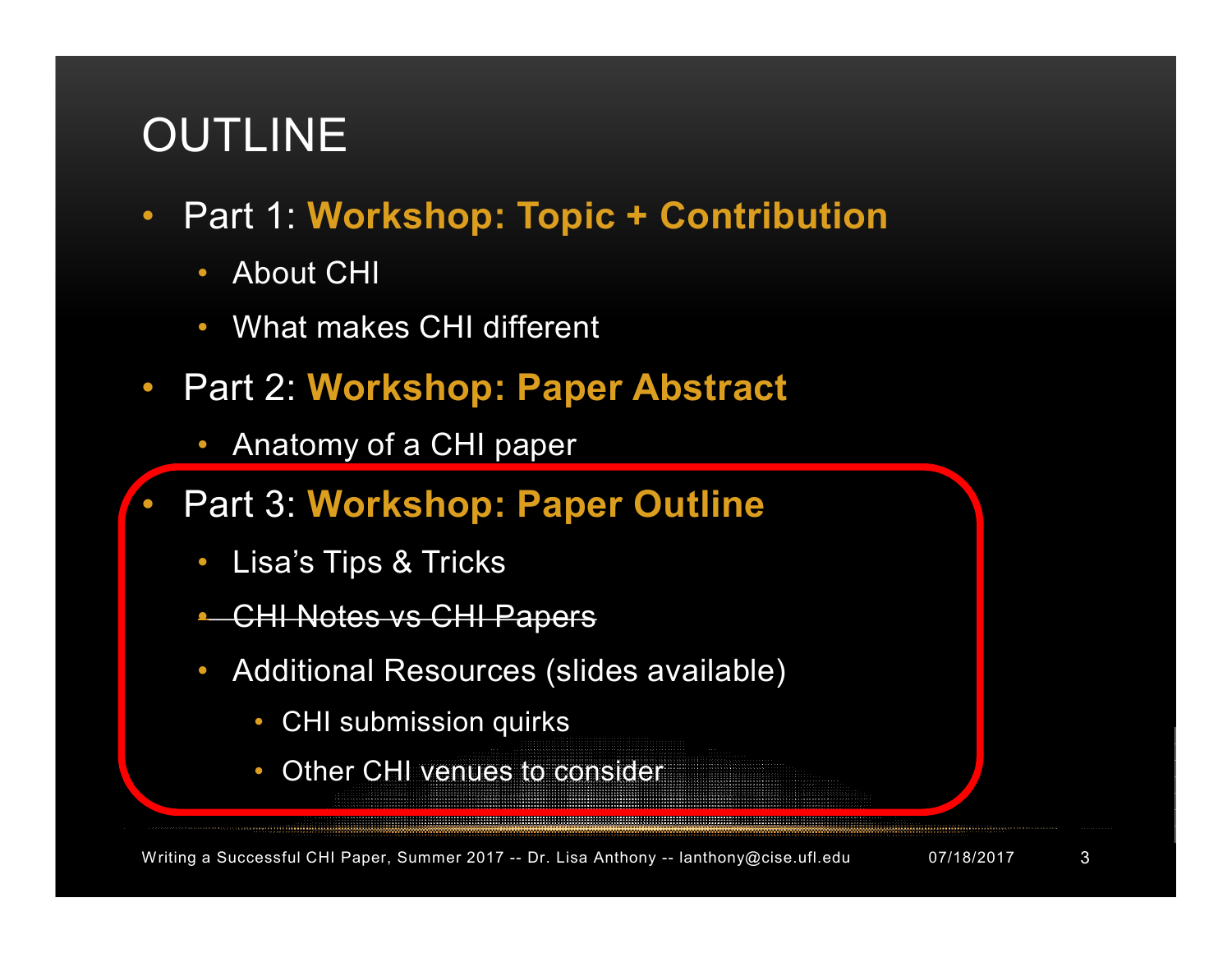# WRITING A SUCCESSFUL CHI PAPER (PART 3)

07/18/2017

Writing a Successful CHI Paper, Summer 2017 -- Dr. Lisa Anthony -- lanthony@cise.ufl.edu 07/18/2017 4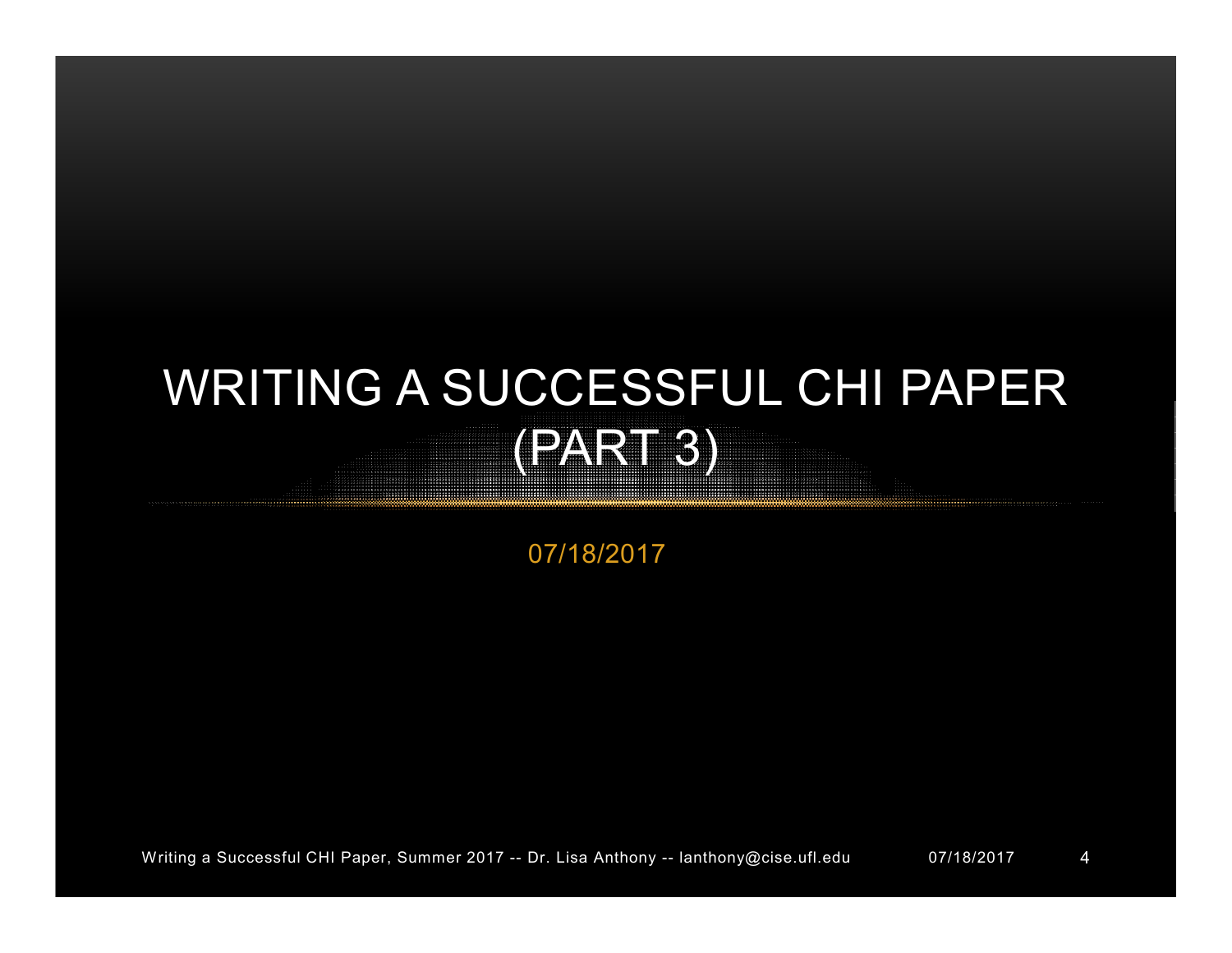## OUTLINE

- Lisa's Tips & Tricks
- **CHI Notes vs CHI Papers**
- Workshop Time: Starting with an Outline
- Additional Resources (for your reference):
	- CHI submission quirks
		- Choosing a subcommittee
		- Keywords
	- Other CHI venues to consider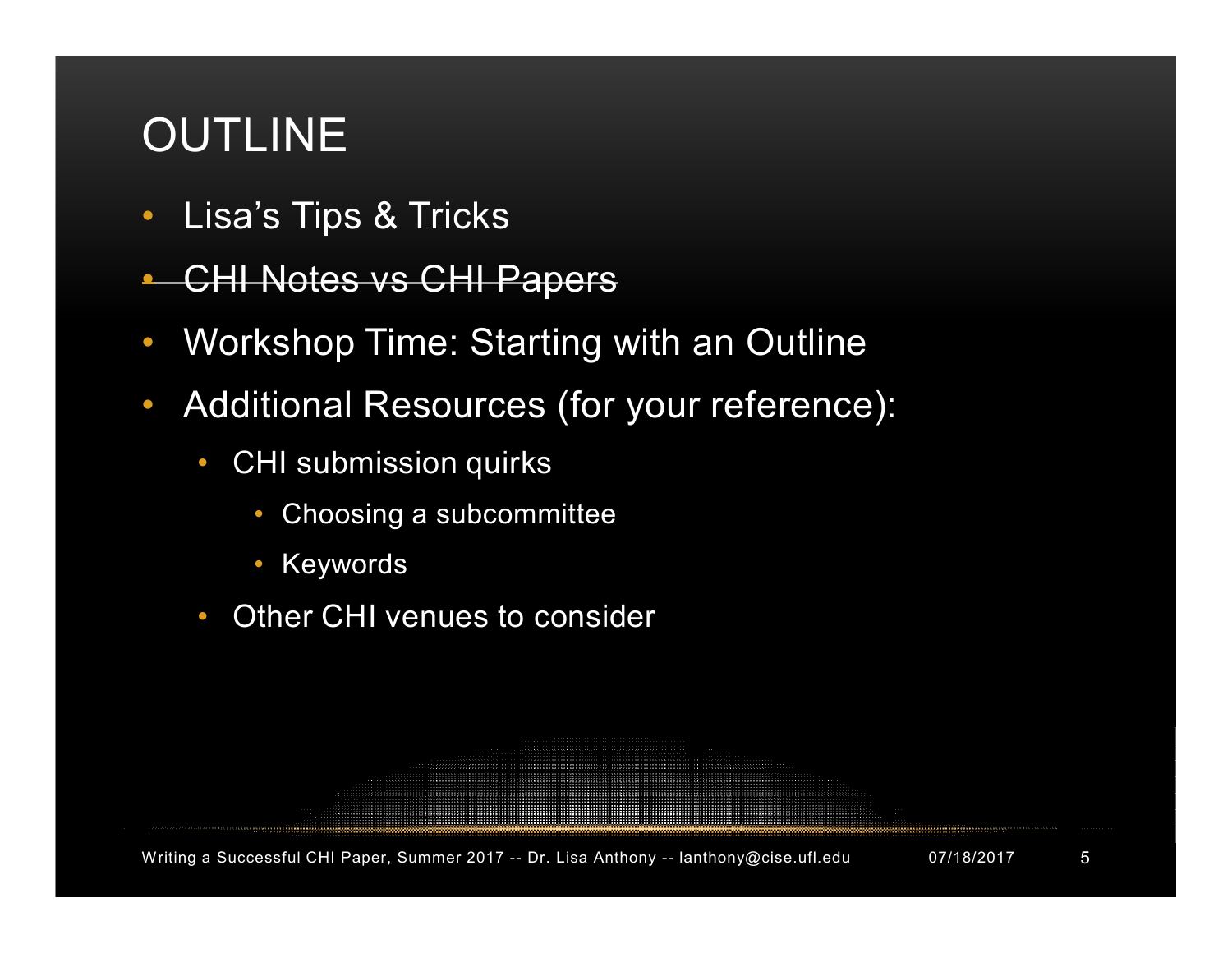# LISA'S TIPS & TRICKS

Writing a Successful CHI Paper, Summer 2017 -- Dr. Lisa Anthony -- lanthony@cise.ufl.edu 07/18/2017 6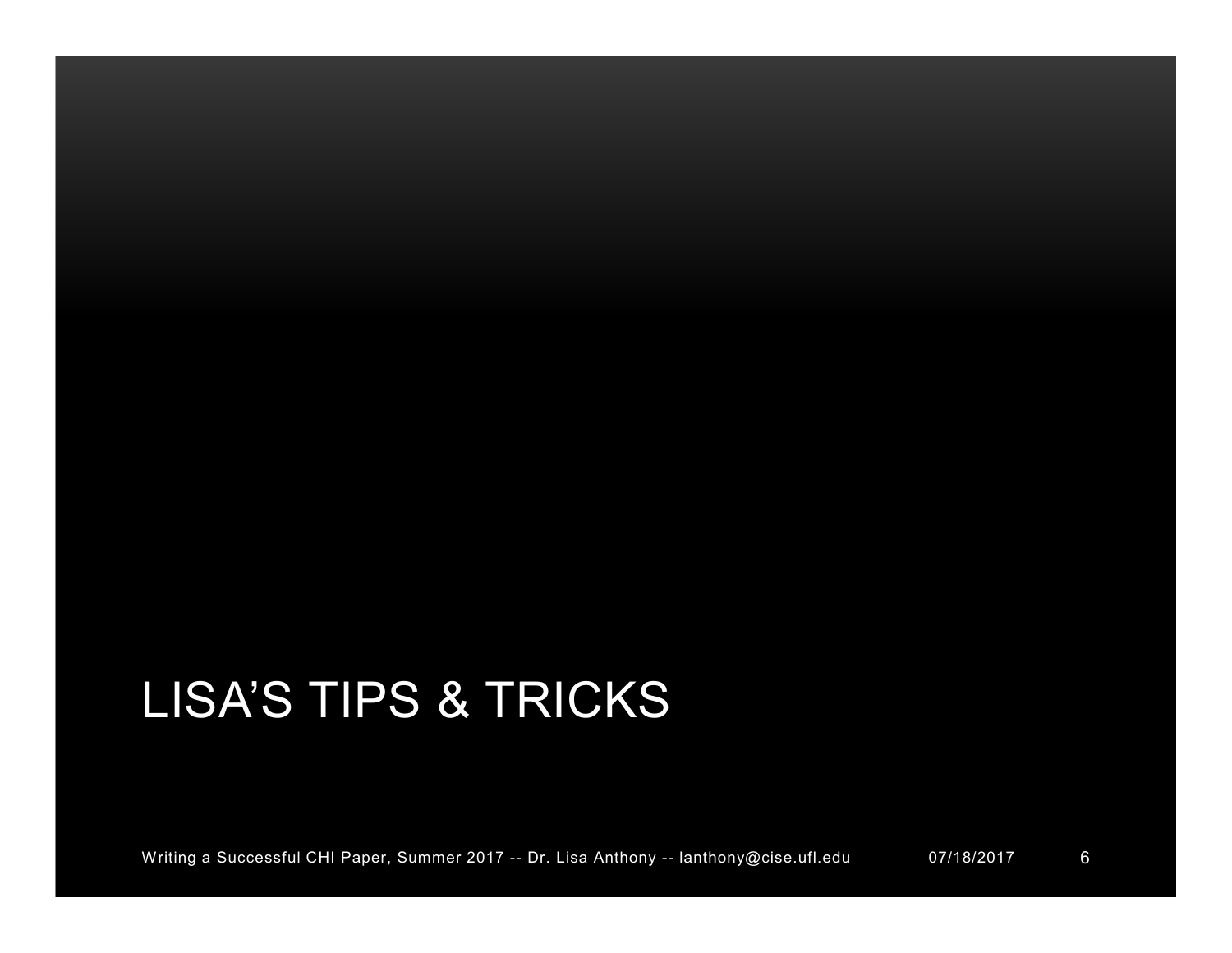### ADVICE ON WRITING

- **Start early**  you can write method, draft abstract and introduction, and related work before study is done or analysis is done!
- **Start a writing circle** have other people read your paper **besides your advisor**.
- Include a **figure on page 1**.
- Use **everyday language** don't try to sound 'smart'.
	- CHI is a general audience.
- Use online **CHI guides**:
	- http://chi2015.acm.org/authors/format
	- http://chi2015.acm.org/authors/contributions-to-hci
	- http://chi2015.acm.org/authors/selecting-a-subcommittee
	- http://chi2015.acm.org/authors/chi-anonymization-policy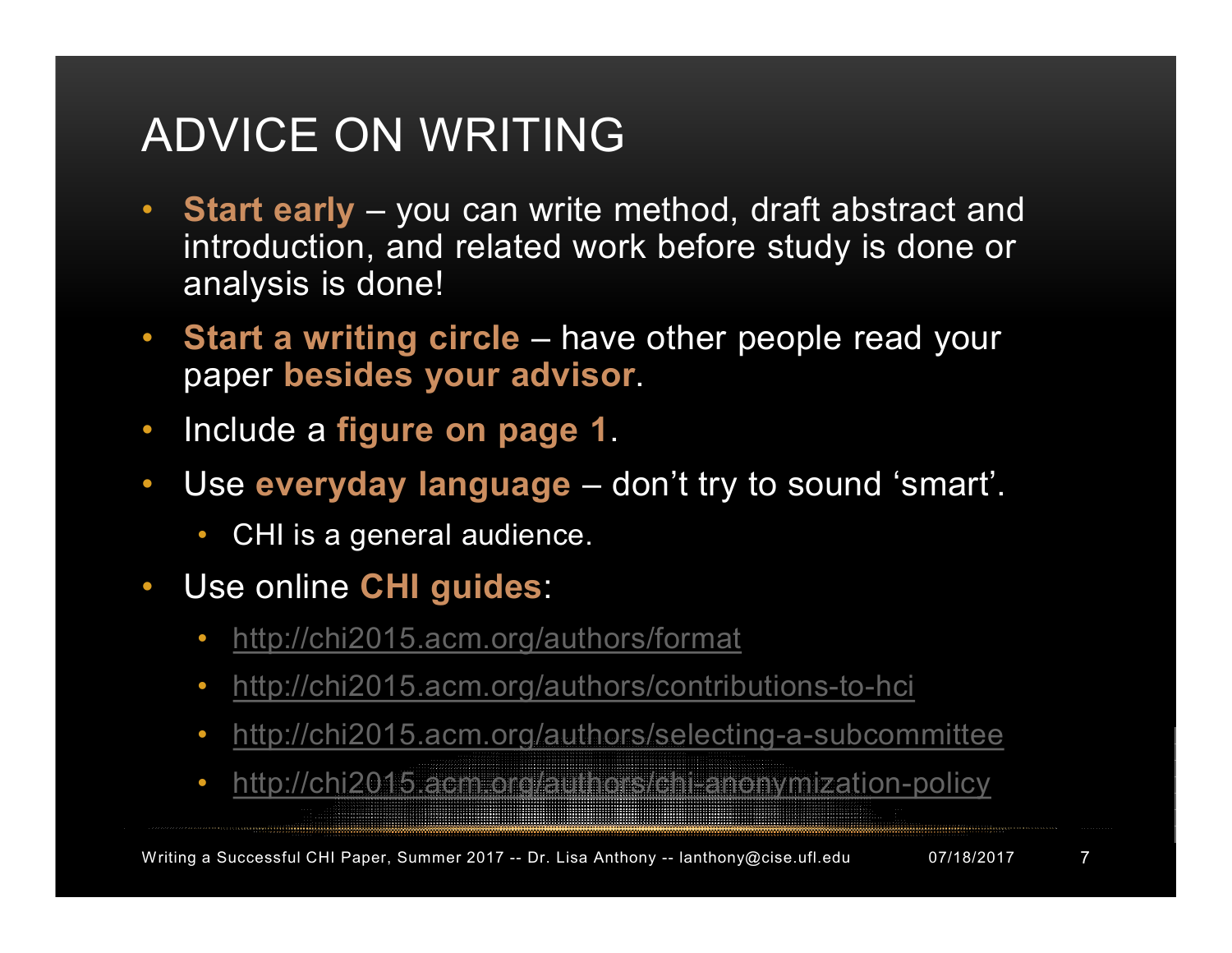### PAPER WRITING PLAN

- Start with your **Abstract**.
	- Use my formula from Part #2!
- Expand to your **Introduction**.
	- See Part #2 for how.
- Write the **Method**.
	- You have already done this. It's just the facts. This should be easy to write.
- Don't focus on perfect text the first time. **Iterate iterate iterate.**
	- Some people assign planned lengths for each subsection and don't let themselves go over while writing. I usually write what I think I need and then cut to my planned lengths.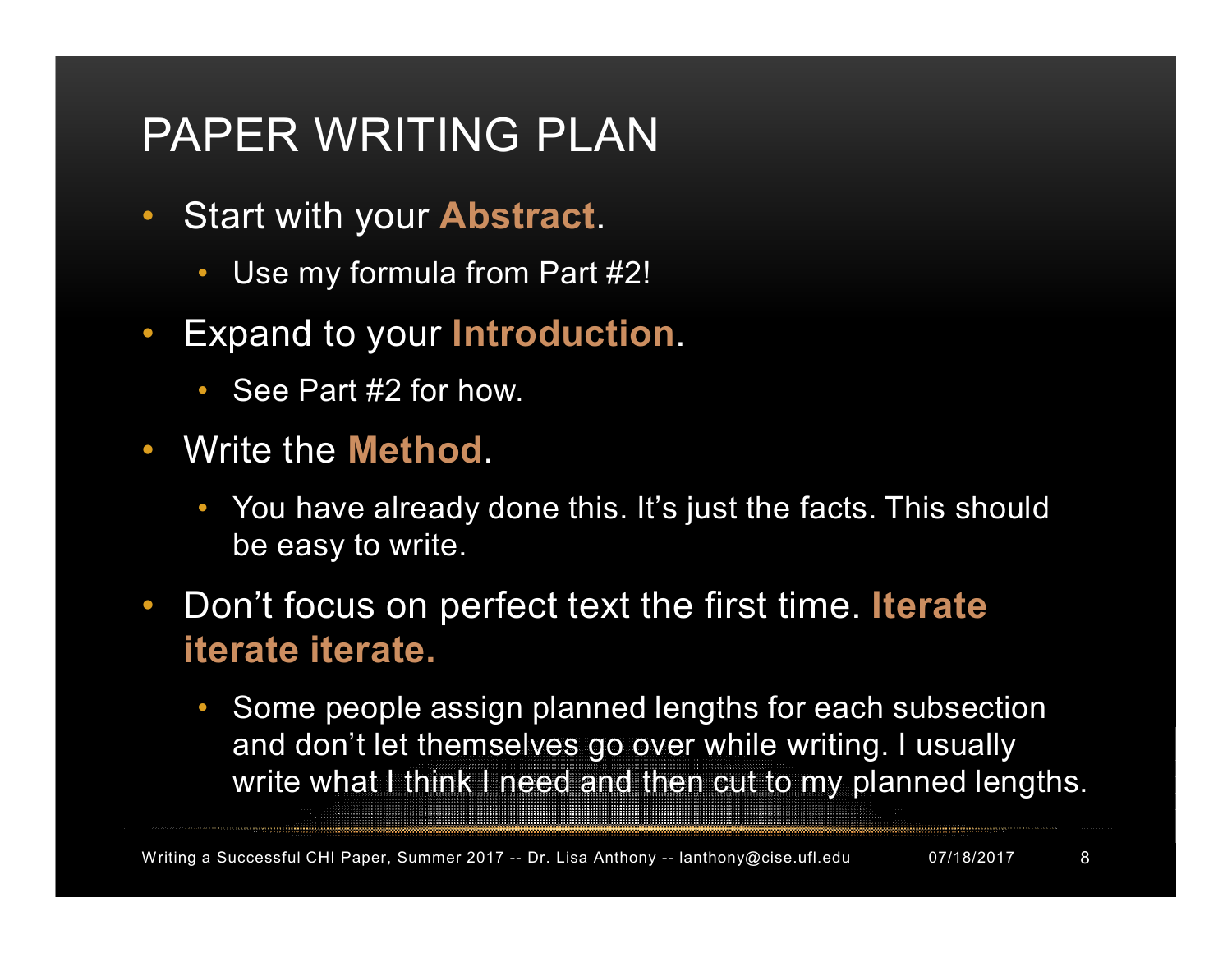## WRITING THE REST OF THE PAPER

- Don't get creative! Using a **standard structure** helps your reader (and reviewers) follow your paper.
- Think of writing the paper as a **user-centered design** problem.
	- Your reader is your user.
	- Make it easy to understand.
	- Make it fit user's mental model (of how a paper is).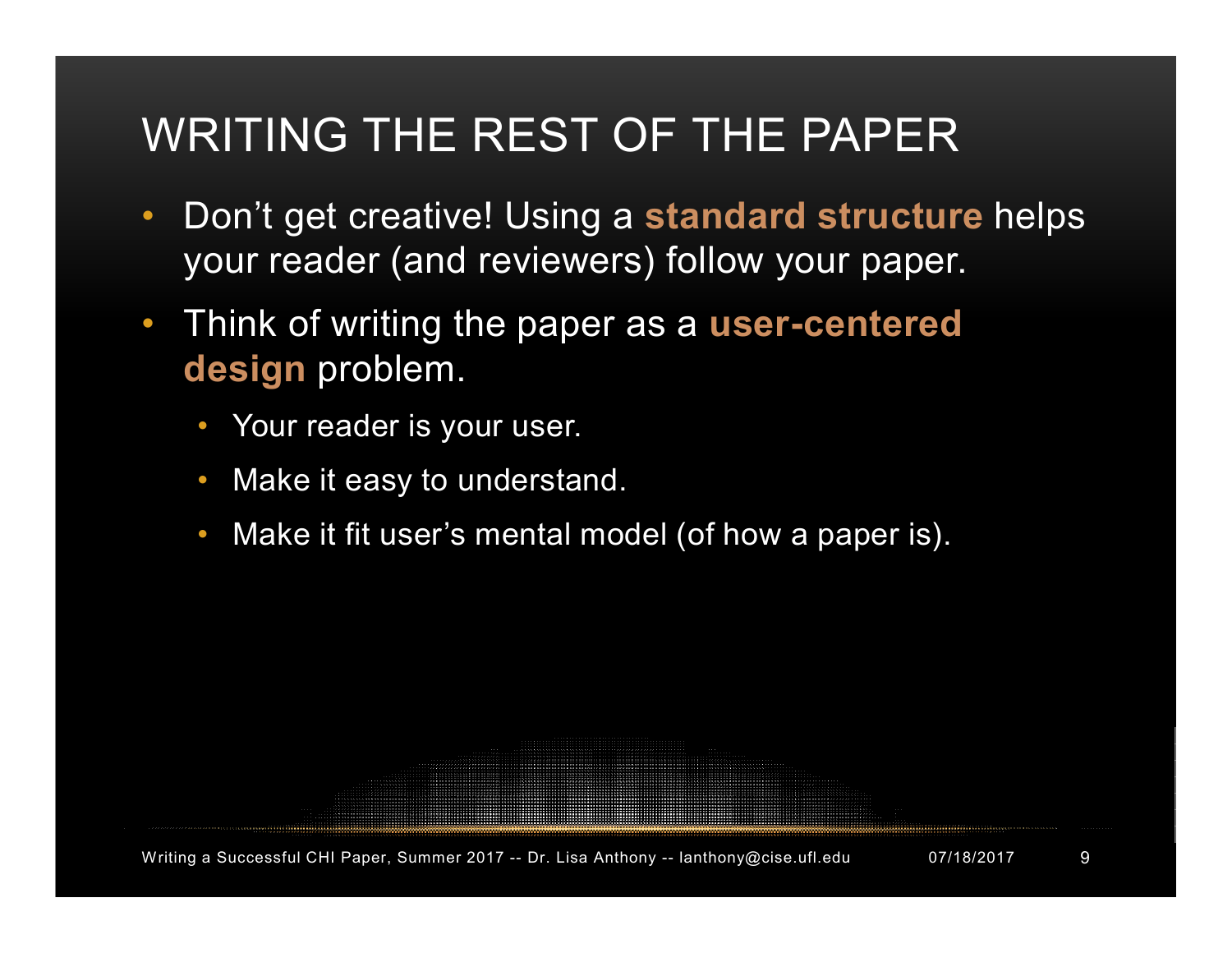## TYPICAL OUTLINE FOR **STUDY** PAPER

- Abstract
- Introduction
- Related work
- Methodology / Procedure
	- Participants
- Analysis / Results
- Discussion / Design recommendations / General contributions
- Conclusion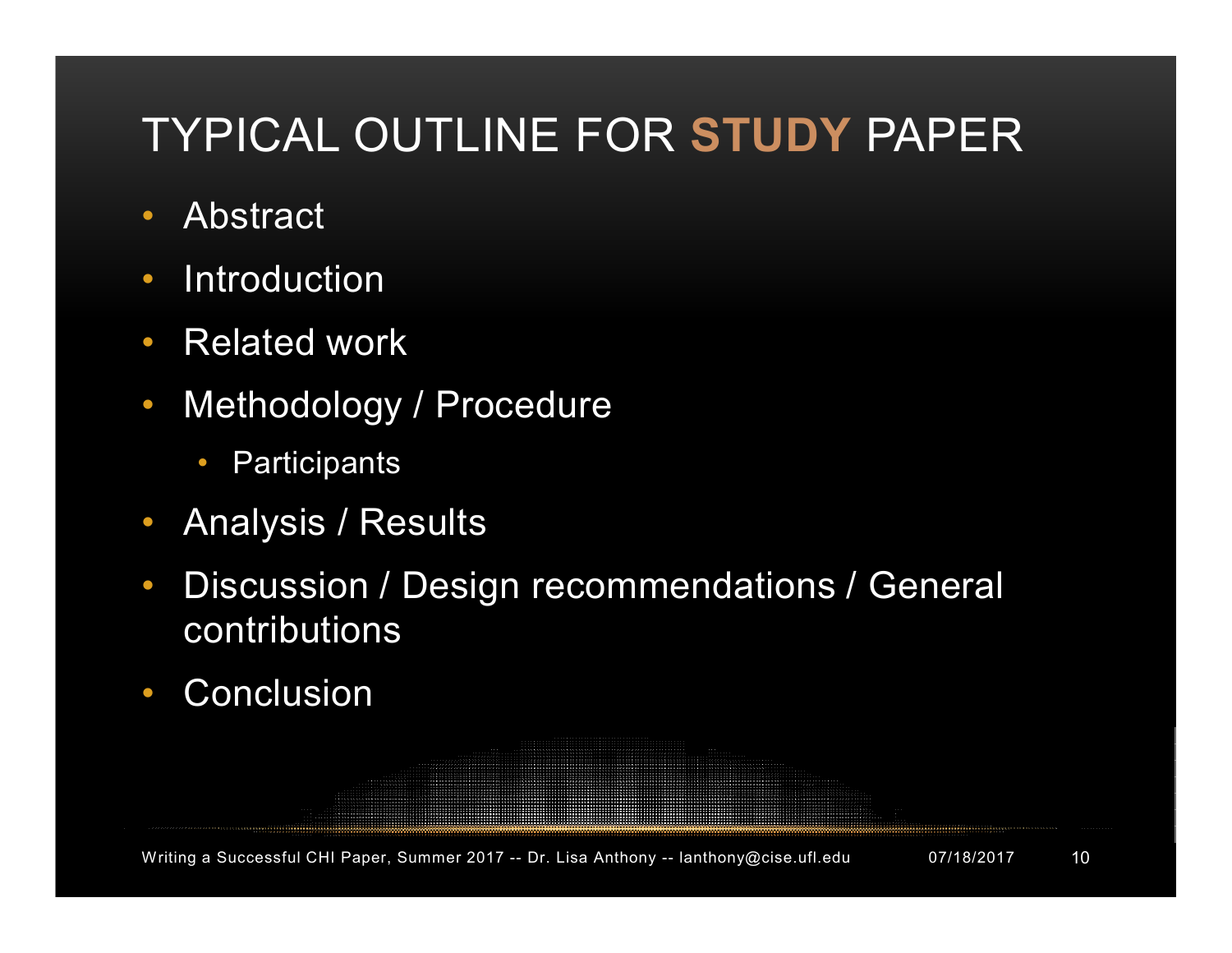### TYPICAL OUTLINE FOR **SYSTEM** PAPER

- Abstract
- Introduction
- Related work
- Design process
- Architecture / Approach / Algorithm
- Validation / Evaluation
	- Maybe a small user study
- Discussion / Design recommendations / General contributions
- Conclusion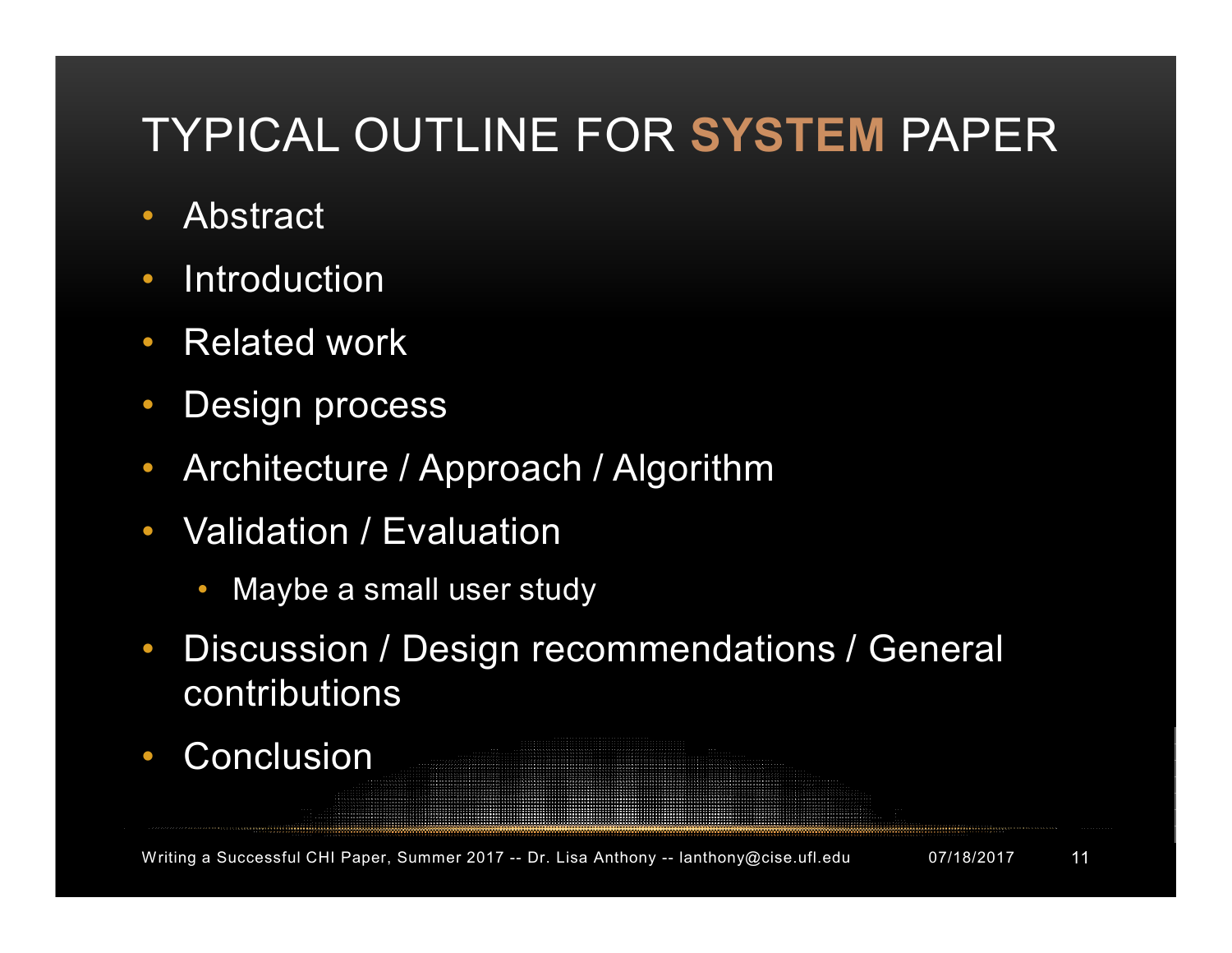### MAKE SURE TO GENERALIZE!

- Top 3 pieces of information missing from a rejected CHI paper\*\*\*:
	- **Contributions**: spell them out in again!
	- **Generalizable knowledge**: how does what we learned in this paper branch out beyond the specific context of this paper, how have you informed the field
	- **Replicability**: include enough detail so someone else could run your study and replicate your results (not that anyone ever will, but that's a topic for another seminar!)

*\*\*\*from my 10 years of experience writing + receiving CHI reviews!*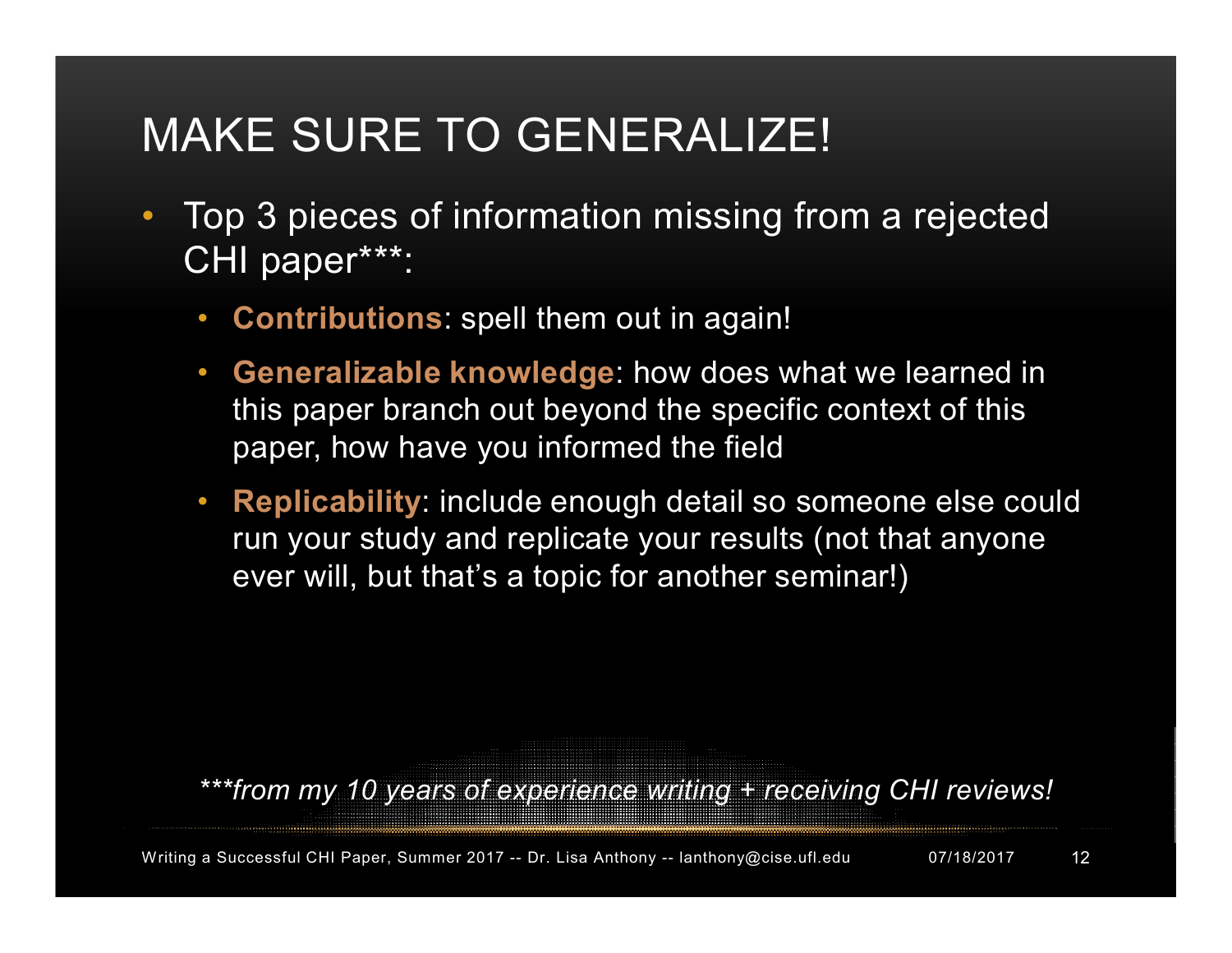# WORKSHOP: STARTING WITH AN **OUTLINE**

Writing a Successful CHI Paper, Summer 2017 -- Dr. Lisa Anthony -- lanthony@cise.ufl.edu 07/18/2017 13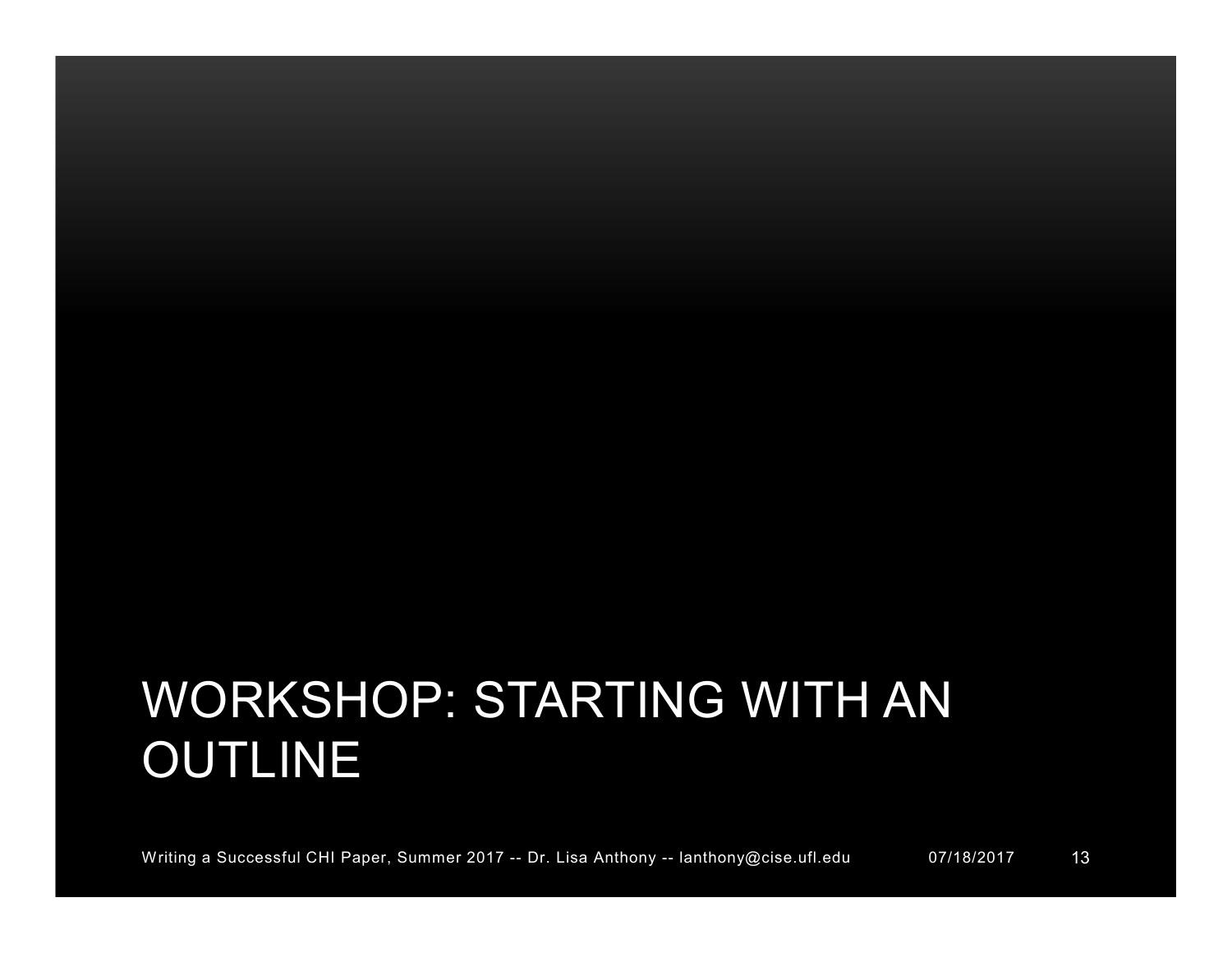### WORKSHOP TIME:

- In small groups:
	- Create sub-sections for your paper based on one of the following outlines, annotate with what info each will have.

#### **STUDY PAPER:**

• …

**Abstract Introduction** Related work Methodology / Procedure **Participants** Analysis / Results Discussion / Design recommendations / General contributions **Conclusion** 

#### **SYSTEM PAPER:**

**Abstract** Introduction Related work Design process Architecture / Approach / Algorithm Validation / Evaluation Maybe a small user study Discussion / Design recommendations / General contributions Conclusion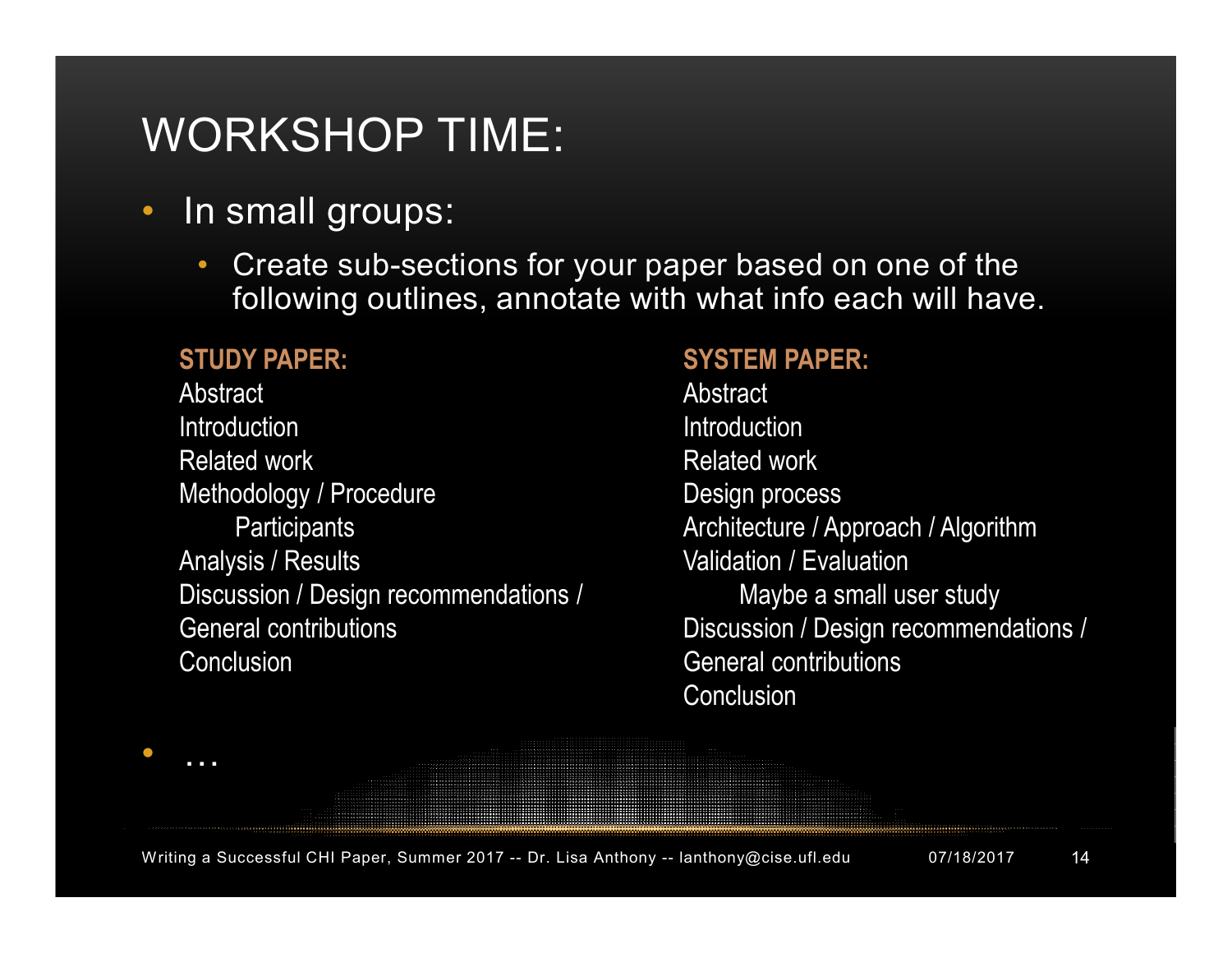### WORKSHOP TIME:

- In small groups:
	- Create sub-sections for your paper based on one of the following outlines, annotate with what info each will have.

#### **STUDY PAPER:**

**Abstract Introduction** Related work Methodology / Procedure **Participants** Analysis / Results Discussion / Design recommendations / General contributions **Conclusion** 

#### **SYSTEM PAPER:**

**Abstract** Introduction Related work Design process Architecture / Approach / Algorithm Validation / Evaluation Maybe a small user study Discussion / Design recommendations / General contributions **Conclusion** 

### • Group share-backs... (projector)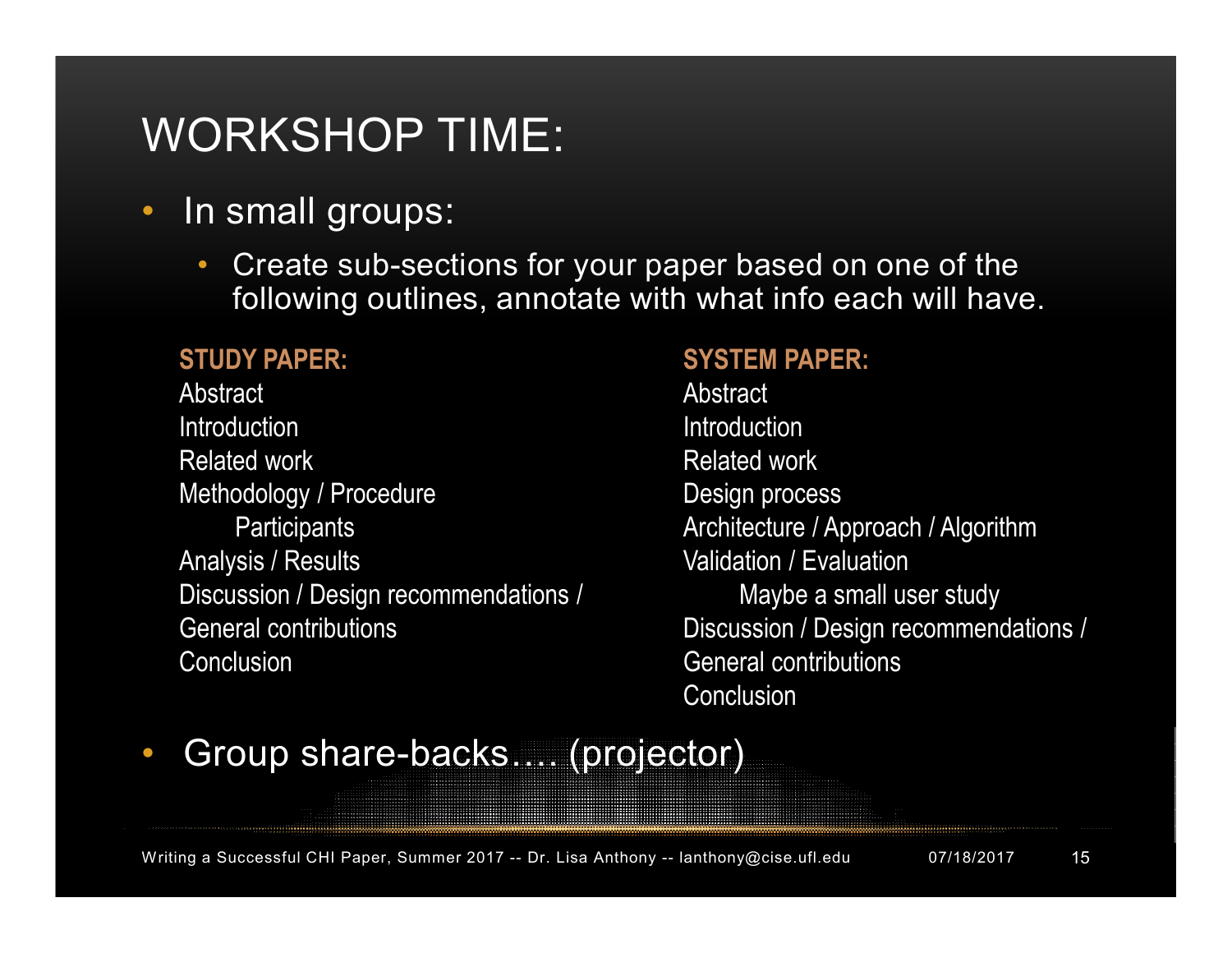# ADDITIONAL RESOURCES

Writing a Successful CHI Paper, Summer 2017 -- Dr. Lisa Anthony -- lanthony@cise.ufl.edu 07/18/2017 16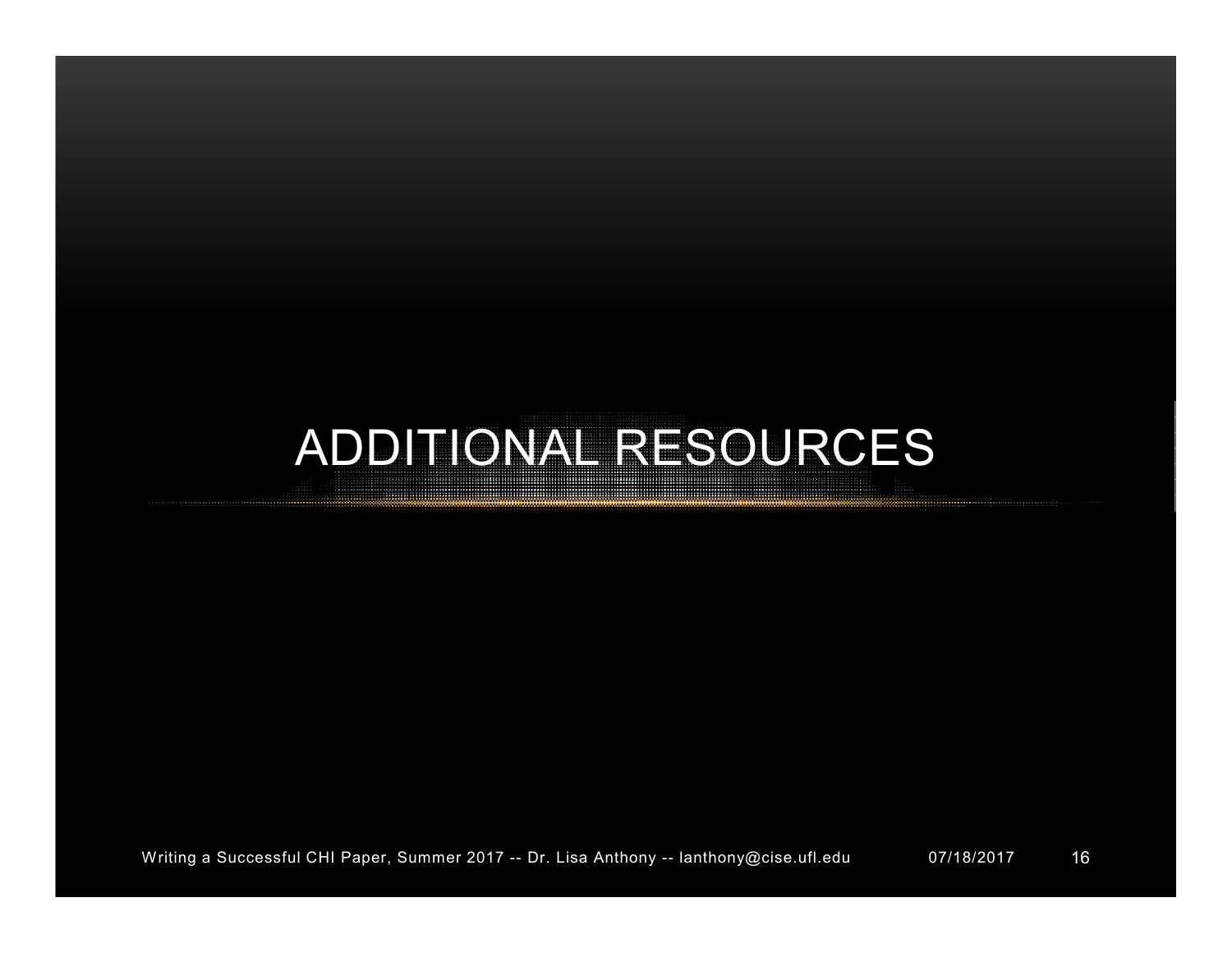# CHI SUBMISSION QUIRKS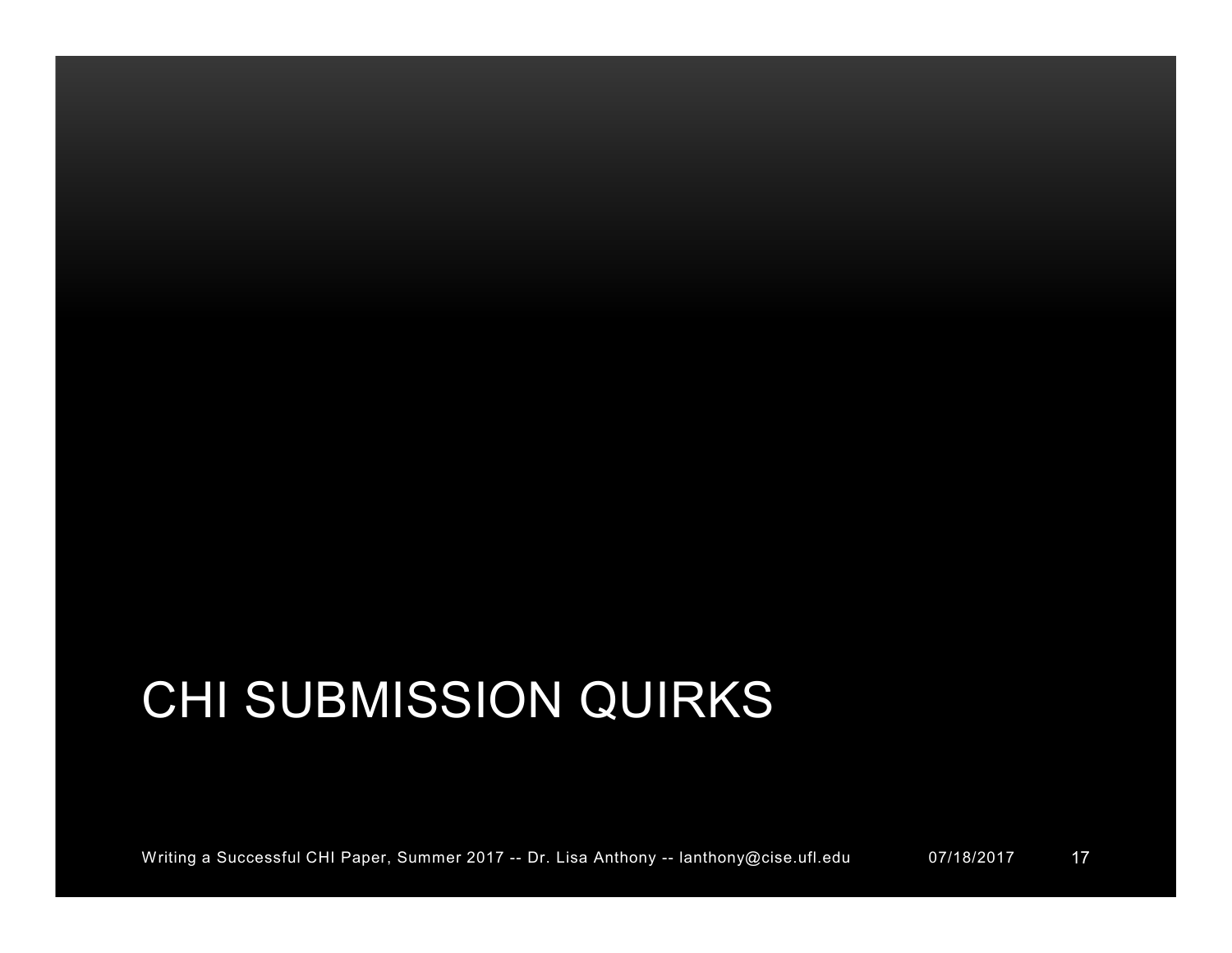### CHOOSING A SUBCOMMITTEE

- Subcommittee =/= describe your paper
	- Should reflect **core contribution**
	- Also determines type of researcher most qualified to **review** your paper
	- Perfect match is not needed won't be penalized
- CHI provides: list of subcommittee chairs, committee members, and sample 'best match' papers.
	- Use this information to help you identify a good fit.
- If multiple subcommittees may fit, you can **email the subcommittee chair** prior to submission (probably several weeks in advance!) to ask for guidance.
- More from CHI on this: http://chi2015.acm.org/authors/selecting-a-subcommittee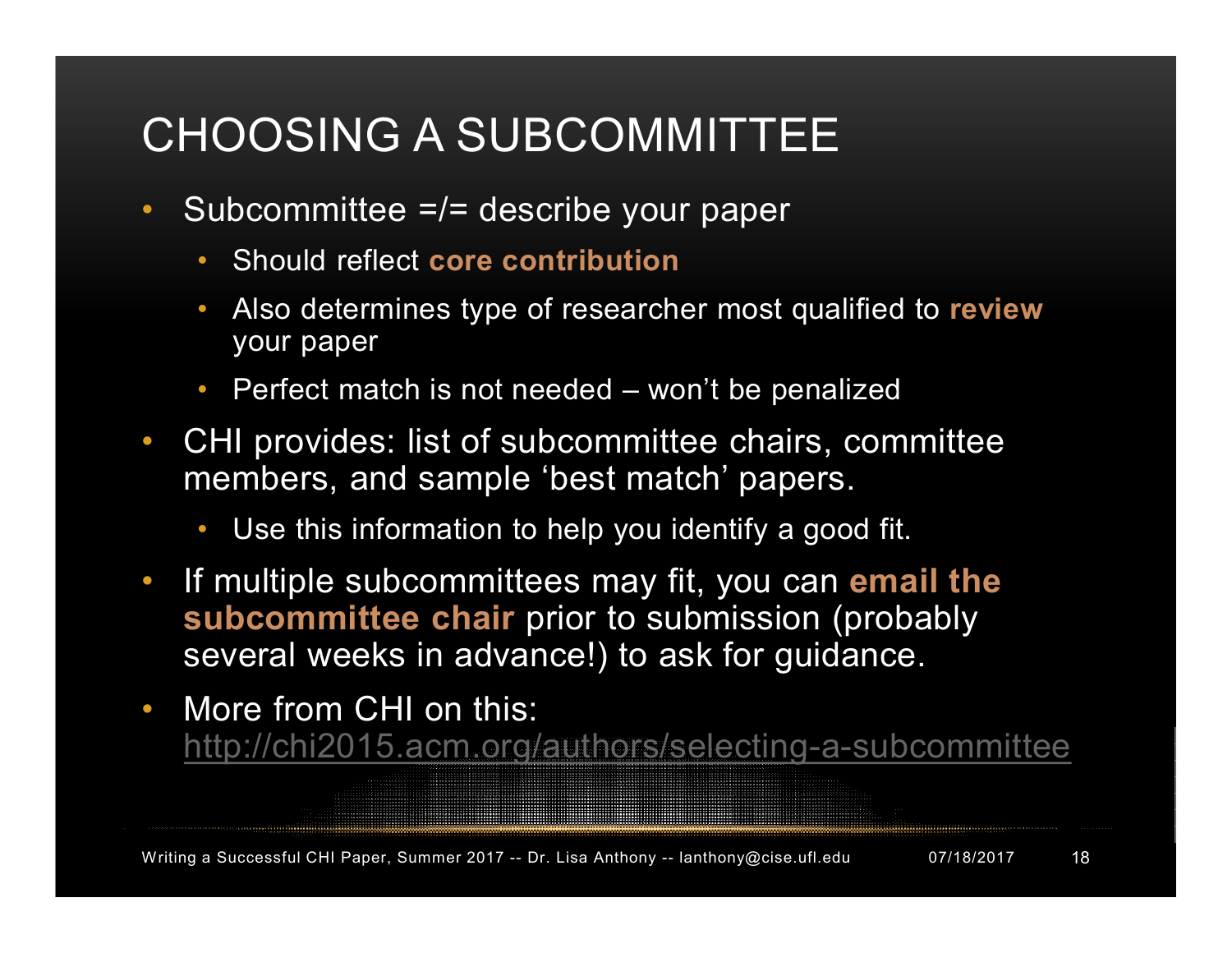### EXAMPLE SUBCOMMITTEES

### • **Specific Application Areas**:

- special populations or domains
- Dr. Lok's virtual reality work
- Dr. Gardner-McCune's work on computer-science education
- **Interaction Using Specific Capabilities or Modalities**:
	- future interface tech hardware
	- Dr. McMullen's sonification and auditory I/O work
	- Dr. Jain's eye-tracking work
- **Interaction Techniques and Devices**:
	- future interface tech software
	- Dr. Anthony's touch + gesture interaction work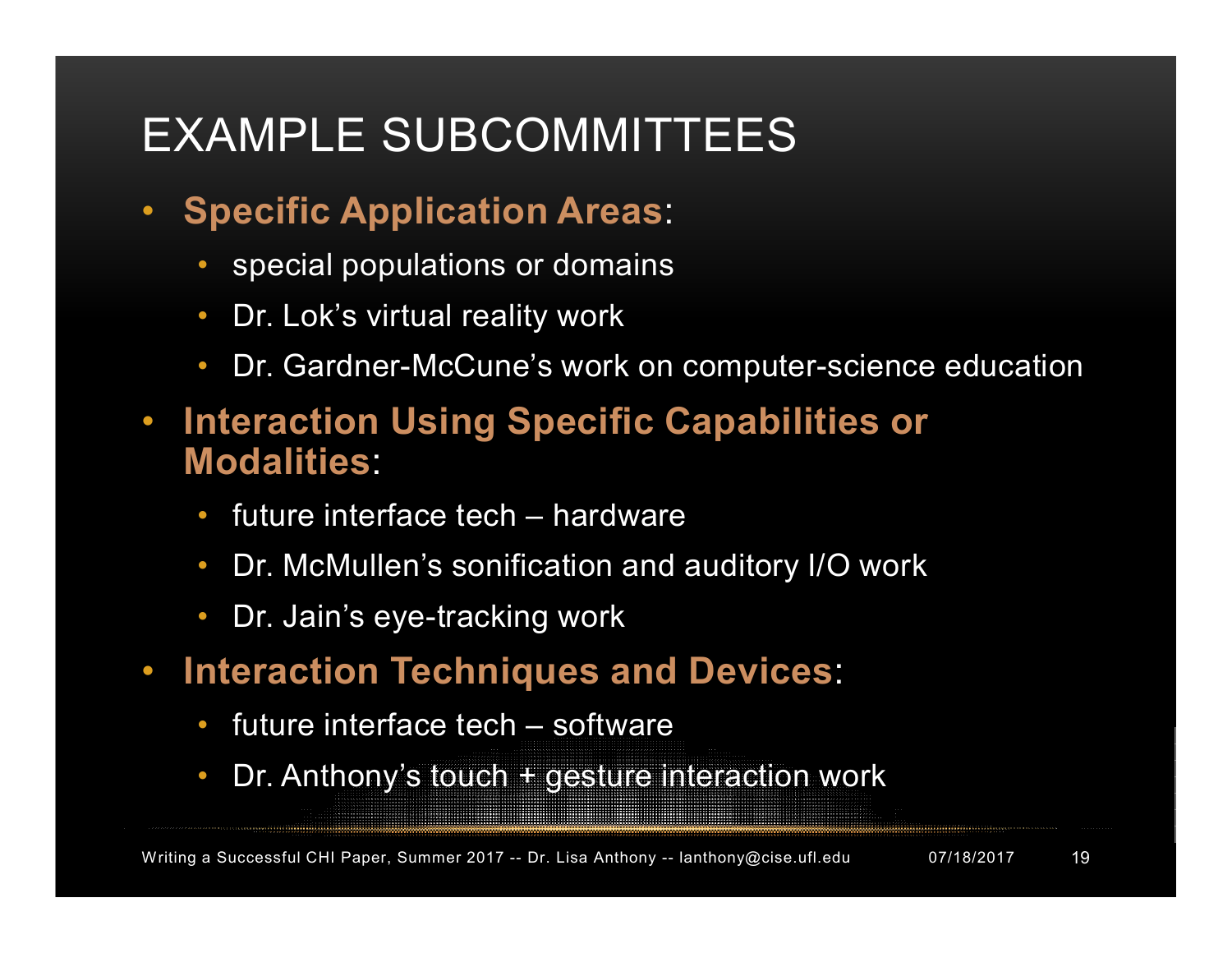### **KEYWORDS**

- CHI uses **Precision Conference** to manage process.
- When submitting, you must choose relevant **keywords** for your submission.
	- Directly affects **reviewers** you will receive as well!
- (Note: these do not have to be the same as your in-paper keywords.)

### Example keywords (not comprehensive):

Input and Interaction Technologies Pen and Tactile Input Children **Empirical Methods, Quantitative User Studies Empirical Methods, Mixed Methods** 

Pen-based Uls **Gestural Interaction Touch Surfaces and Touch Interaction Evaluation methods** Design guidelines Novel interaction techniques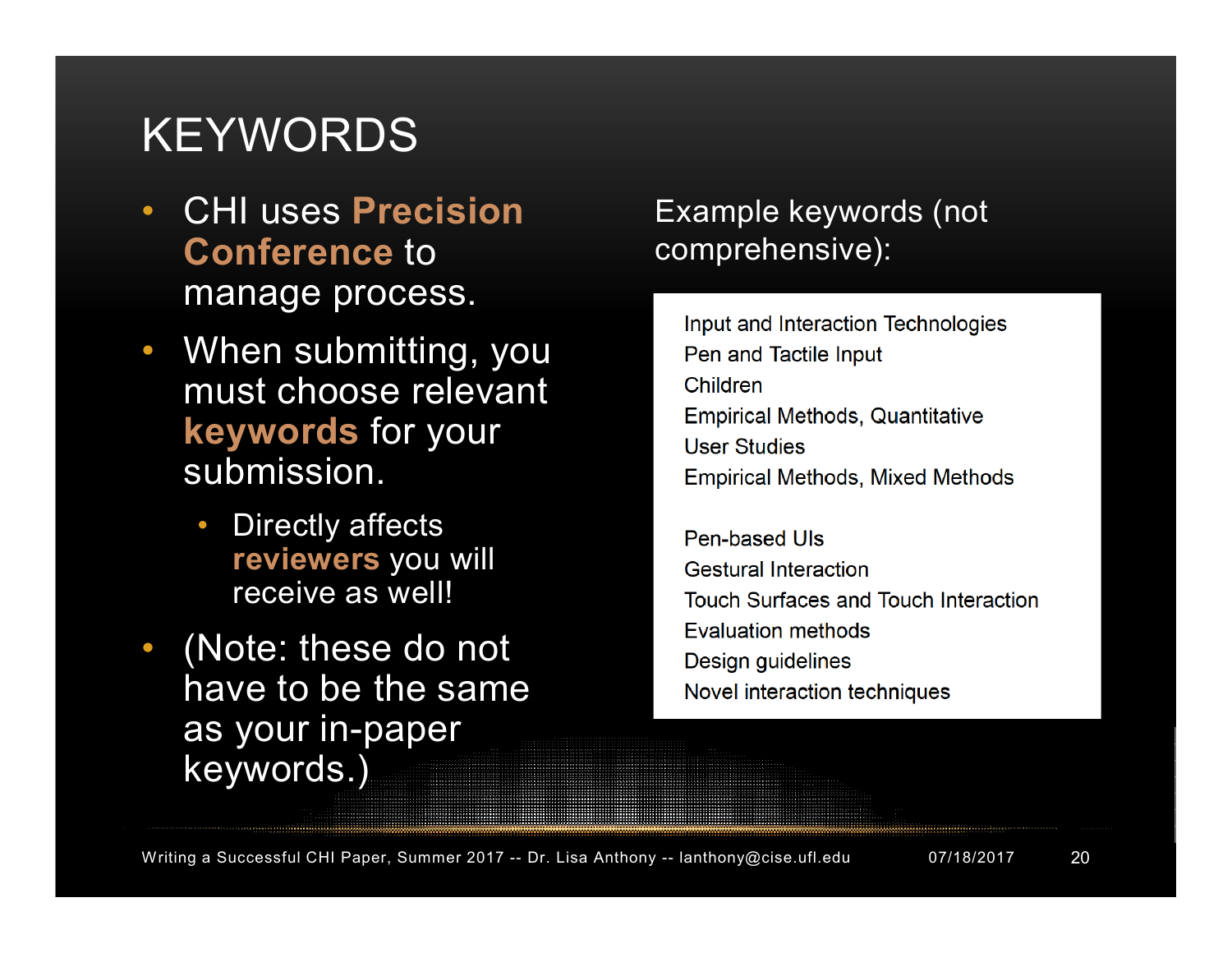# OTHER CHI VENUES

Writing a Successful CHI Paper, Summer 2017 -- Dr. Lisa Anthony -- lanthony@cise.ufl.edu 07/18/2017 21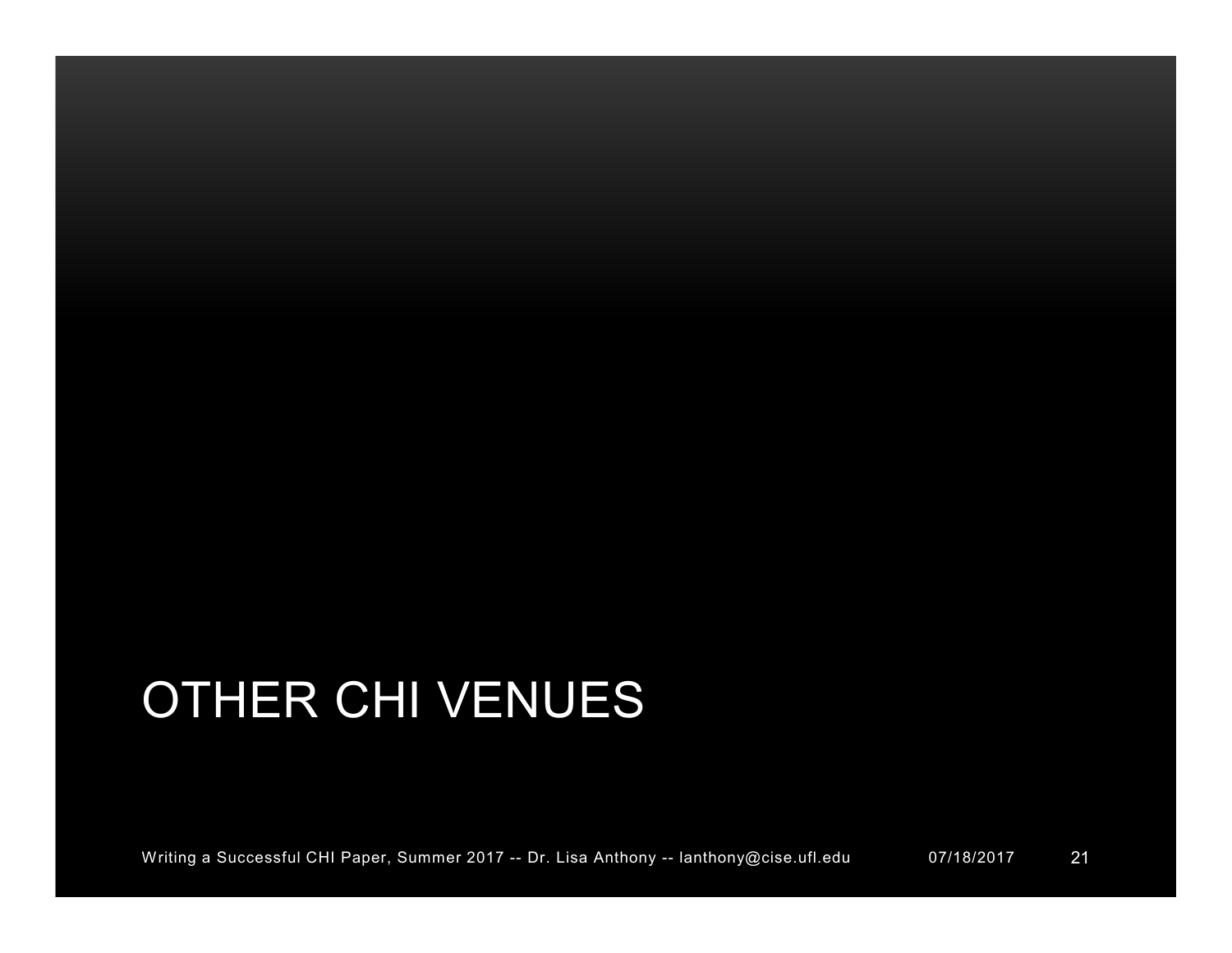# OTHER CHI VENUES TO CONSIDER (1)

- **Work-in-progress**:
	- Presented as poster at conference
	- 6-page Extended Abstracts format (short!)
	- Goes into ACM DL
	- Must be incomplete work not ok to be 'iffy' work
- **Workshops**:
	- 1- or 2-day prior to conference, "mini-conference"
	- Very good networking opportunities, specific community who work on your area, important to see / be seen there
	- Not archival publication typically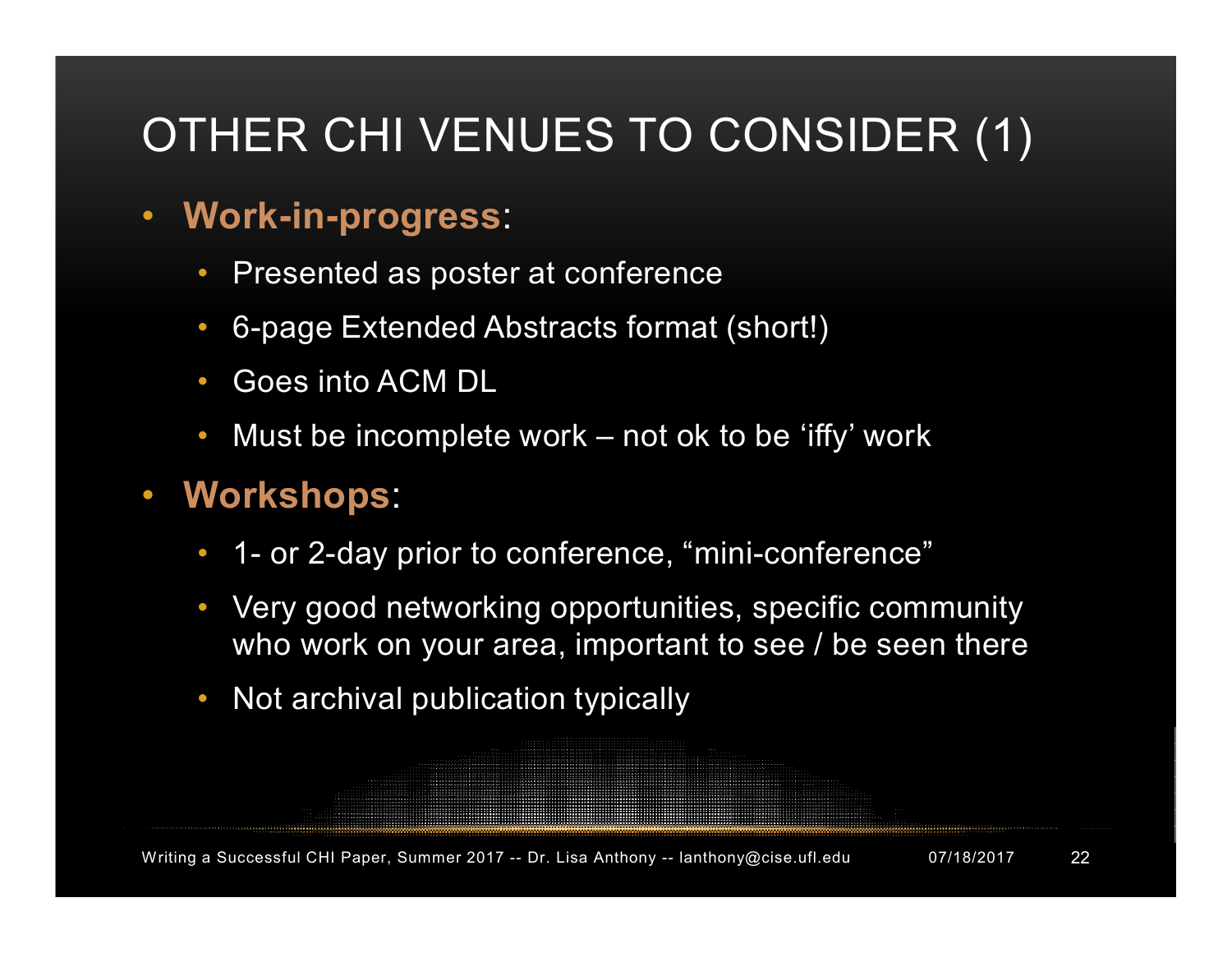## OTHER CHI VENUES TO CONSIDER (2)

- **Alt.chi**:
	- Only for very edgy material, not useful for most CHI rejects
	- Not archival publication (but may appear in ACM DL)
	- May be selected to present at CHI only worth it for this
	- Changes often!

CHI and the Future Robot Enslavement of Humankind; A Retrospective

Humans Are The New Users: An Examination Of Word Use In CHI Literature

Texting from the Toilet: Mobile Computing Use and Acceptance in Public and Private Restrooms

Ethical Issues and Guidelines when Conducting HCI Studies with Animals

"Un-Googling" Publications: The Ethics and Problems of Anonymization

*(alt.chi accepted submissions from CHI 2013)*

Writing a Successful CHI Paper, Summer 2017 -- Dr. Lisa Anthony -- lanthony@cise.ufl.edu 07/18/2017 23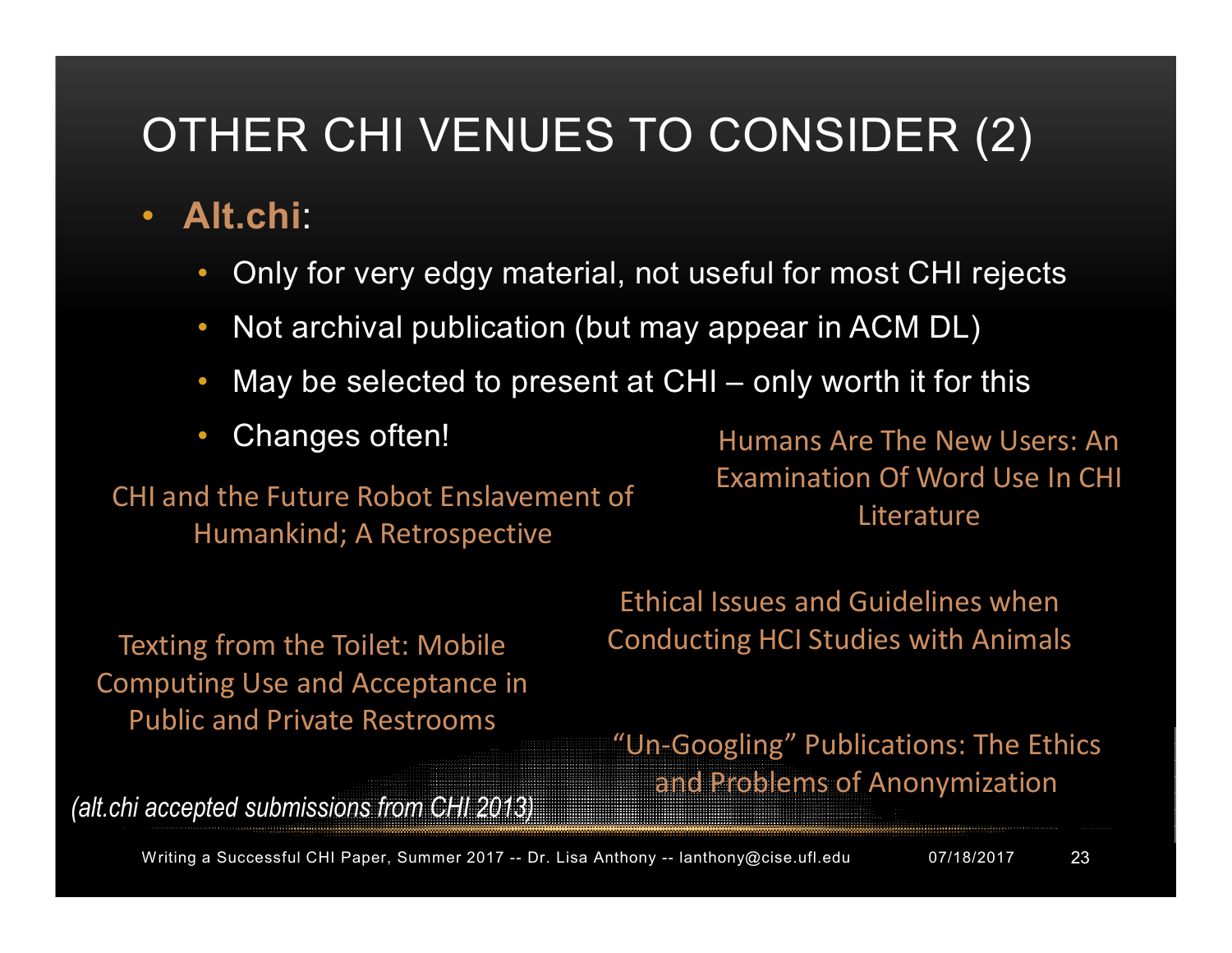## OTHER CHI VENUES TO CONSIDER (3)

### • **Demos / interactivity**:

- Great way to showcase novel tech, especially new to CHI
- Can accompany a Paper / Note but not required
- 4-page Extended Abstracts paper, goes into ACM DL
- **Student Design / Research / Game Competitions**:
	- GREAT way to get visibility for UF at CHI!
	- Write a paper responding to challenge, then compete at CHI
	- 6-page Extended Abstracts paper, goes into ACM DL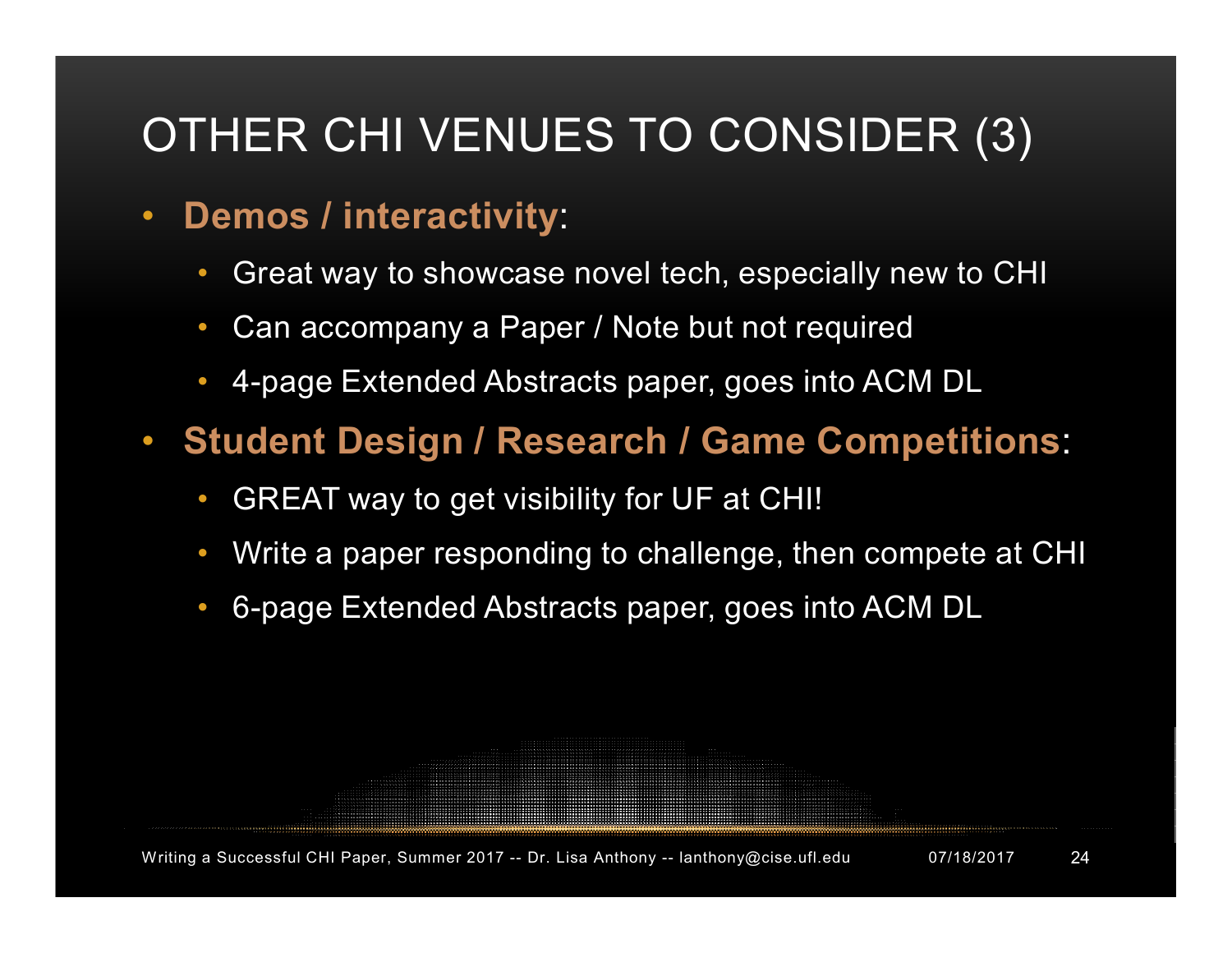## OUTLINE

- Part 1: **Workshop: Topic + Contribution**
	- About CHI
	- What makes CHI different
- Part 2: **Workshop: Paper Abstract**
	- Anatomy of a CHI paper
- Part 3: **Workshop: Paper Outline**
	- Lisa's Tips & Tricks
	- CHI Notes vs CHI Papers
	- Additional Resources (slides available)
		- CHI submission quirks
		- Other CHI venues to consider